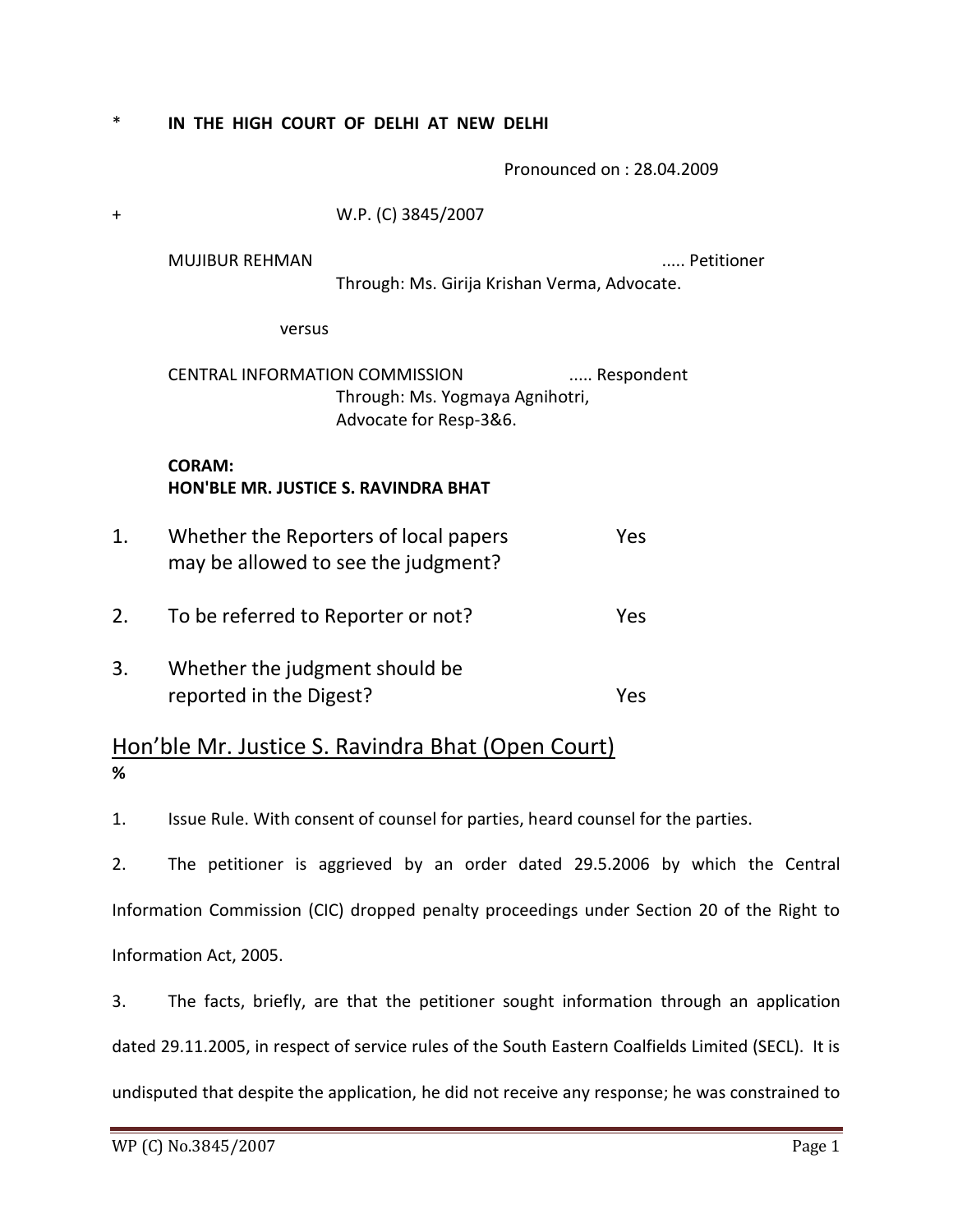prefer an appeal which was of no avail. He, therefore, approached the CIC on 16.3.2006, by way

of a second appeal. On 27.3.2006, the CIC made the following order: -

*"At the very start we must adversely observe the manner in which this case has been handled by the public authority. The information asked for should be common knowledge and is suitable for suo moto disclosure u/s 4 (1) of the Act. Had an effort been made to conform to this provision, the public authority, the appellant and this Commission would have been saved much time and expense.* 

*We have examined the file and heard both parties. We find that the applicant has not been given the information that he has sought, not even the promotion rules, except a copy of the seniority list, which was attested and certified by the PIO during the hearing. The Appellate Authority has failed to apply his mind to the appeal and dismissed it having been told that the information and been supplied, without caring to confirm this with the appellant or indeed giving him a chance to be heard which together with there being no evidence of the AA's decision having been received by the appellant arouses the suspicion that this decision was only an afterthought in the apprehension that the applicant might go in appeal.*

*The South Eastern Coalfields Ltd is directed to provide all the information asked for by the appellant to him within fifteen working days from the date of issue of this Decision Notice. We accept the plea of PIO Mitra that because he was not the principal supplier of the information, the officer whose assistance he has sought under Sec 5 (4) namely GM (P&A) is liable to bear responsibility for the delay and therefore deemed refusal to provide the information sought. He will therefore show cause by April 20, 2005 as to why a penalty of Rs 25,000 should not be imposed upon him.*

*This appears an egregious case of neglect of responsibility. A copy of this Decision may therefore be sent to the Secretary Coal in the Government of India, and to the Department of Personnel & Training for their record and initiation of remedial action.*

*Notice of this decision be given free of cost to the parties."*

3. It is an undisputed fact that on 10.4.2006, the third respondent company caused a letter

to be issued (a copy of which has been produced in these proceedings), revealing the nature of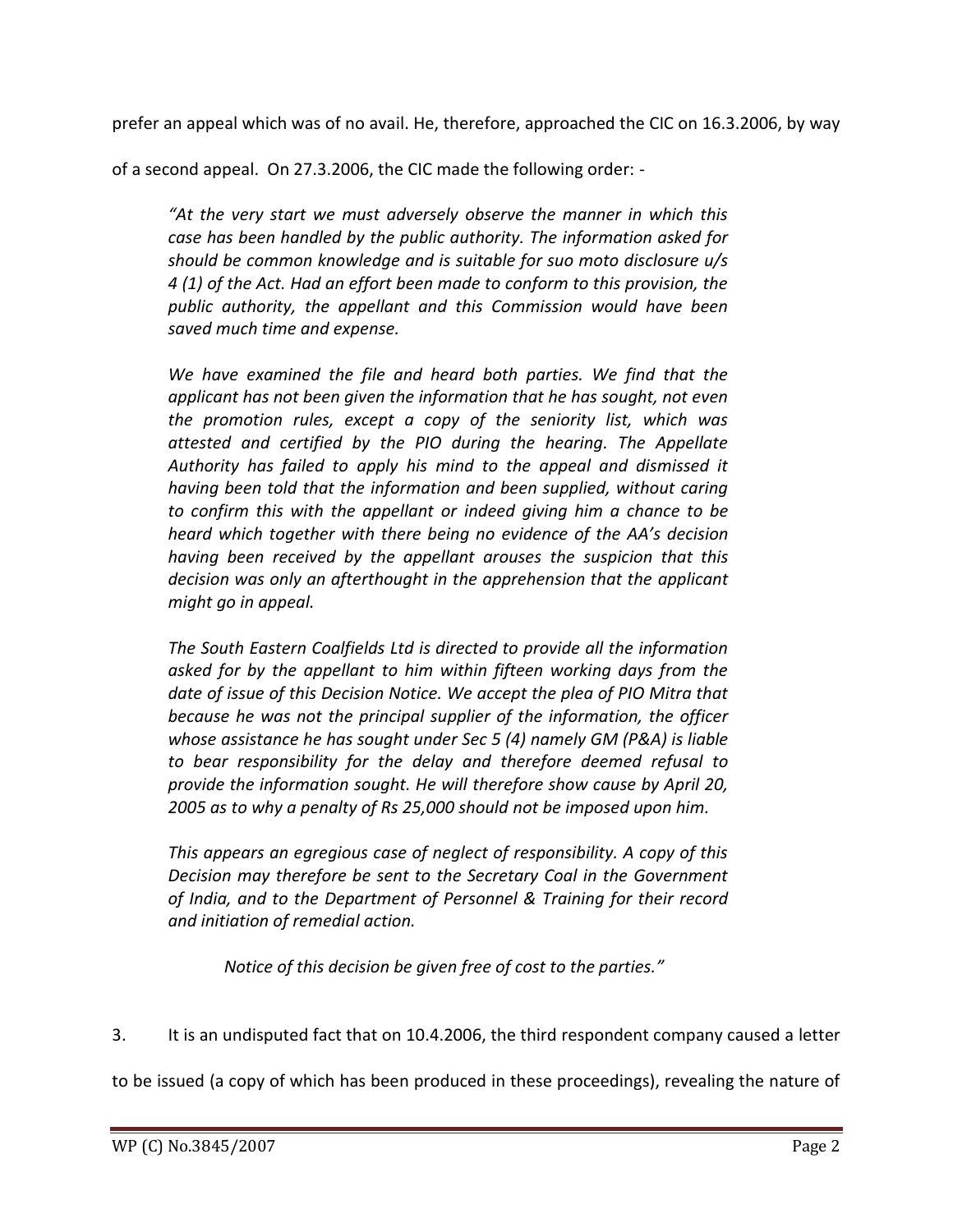information sought. It was specifically stated that no seniority list had been issued in the year 2004-2005. Apparently, a copy of this letter was furnished during the course of proceedings, before the CIC. On the next date of hearing, i.e., 29.5.2006, the CIC considered the explanation of the "deemed PIO", i.e. the sixth respondent –(since the designated CPIO had required another officer i.e. Shri S.P. Chaubey, GM (Personnel and Administration) to collect and furnish the information, for convenience, a step which is permissible under the Act) – for appropriate response to the queries. The notice was specifically in terms of Section 19 (8), calling upon the sixth respondent to show cause why penalty ought not to be imposed. During the course of hearing, the CIC noted that there was indeed a late response to the query made on 29.11.2005 which was eventually answered after the petitioner had approached it (the CIC) and in fact during the course of the proceedings. It also held sixth respondent culpable and directed departmental proceedings against him. However, it discharged the notice and did not impose any penalty under Section 20. The relevant part of the CIC's findings are as follows: -

*"The appellant's case is that the information said to have been provided to him was not actually attached with the letter stating that the information was attached. The PIO was asked to hand over the attachments on the spot which he did. GM (P&A) SP Chaubey, treated as CPIO u/s 5(5) has stated that the SECL has no clues governing this procedure but only established practice, termed "Niyam" in Hindi, the language used in the response to the appellant's application. Regarding this the full information has been provided and there are no seniority rules to provide. Appellant has every right to agitate the SECL have such rules, but this Commission is not the competent authority to take a decision on such a matter. However, under Sec 19(3) we direct SECL to publish for the information of all its employees, the established current practice for considering promotion, preferably on the internet in keeping with Sec 4(1) of the Act.*

*Respondents denied that the public authority had taken any vindictive action against the appellant, and had issued no order of suspension but only served a charge sheet not related to the appeal. We have examined the charge sheet, a copy of which has been received only recently. There is indeed no specific mention of information supplied to the Commission, but the Charge Sheet charges the appellant*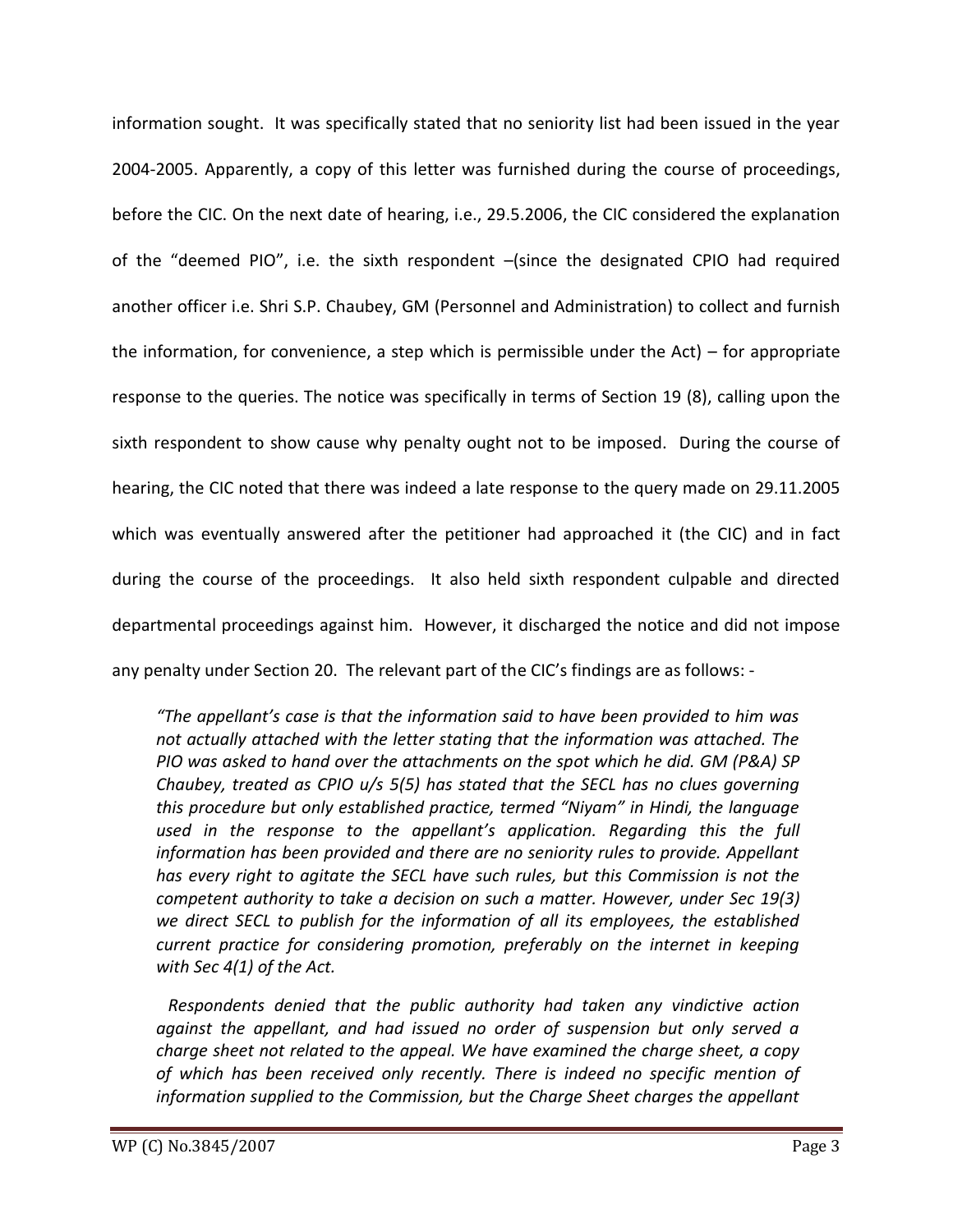*with not having taken recourse to remedies available within the public authority and instead sought to depend on 'outside sources'. Given the timing of the charge sheet i.e. shortly after the Decision of the Commission on 27/3/'06, and that the appellant, as stated in the hearing and not contested, never had to face disciplinary procedures throughout his service in SECL, the suspicion is aroused that, although denied by the GM(P&A) in his counter to the allegations vide letter No. SECL/BSP/GM(P&A)/'2006/1/716 of 19.5.'06, the action taken is indeed related with the CIC being identified as an 'outside source'. Although no penal action is proposed on this ground therefore, the public authority will take note of this and ensure that the appellant is not victimized for his action in seeking what is his right under law. This may also be brought to the notice of the Ministry of Personnel, Public Grievances & Pensions, which will ensure that safeguards are provided in every public authority under its jurisdiction to protect bonafide interests of applicants under the Act at all levels.*

*In our Decision of 27/3/'06 we had asked Chaubey treated as PIO, to show cause by April 20, 2005 as to why a penalty of Rs.25,000 should not be imposed upon him. In response deemed CPIO SP Choubey has replied vide his No.SECL/BSP/GM(P&A)/2006/PIO/447 of 12/4/'06 that the information sought has been provided and penal proceedings be dropped. Under Proviso to Sec 20(1), the burden of proving that he acted reasonably and diligently shall be on the CPIO. In this case, the information available with the public authority has been provided now, it must be noted that no reasonable cause for delay stands established as to why it was not supplied as per the law in the first instance, although the appellate authority has pleaded ill health which we accept in his case. Because this is the first case of its kind from the public authority, we do not propose a financial penalty. However, disciplinary action against GM(P&A) SP Choubey is recommended u/s 20 (2), SECL will initiate such action under the Service Rules applicable to him, which could include but need not remain restricted to issue of a warning for dereliction of duty.*

*Notice of this decision be given free of cost to the parties."*

5. The petitioner contends that after having noted about the burden of proving that the concerned individual or public officer had acted diligently, being on the individual, and further holding that there was no reasonable cause for the delay, the CIC fell into error in not imposing the penalty and in merely recommending disciplinary action. In addition to attacking the order as arbitrary and unjustified, the petitioner contends that he had to shockingly face a chargesheet, and even though he has now been promoted, the third respondent has not indicated that the charge-sheet has been dropped. The petitioner contends that the allegation in the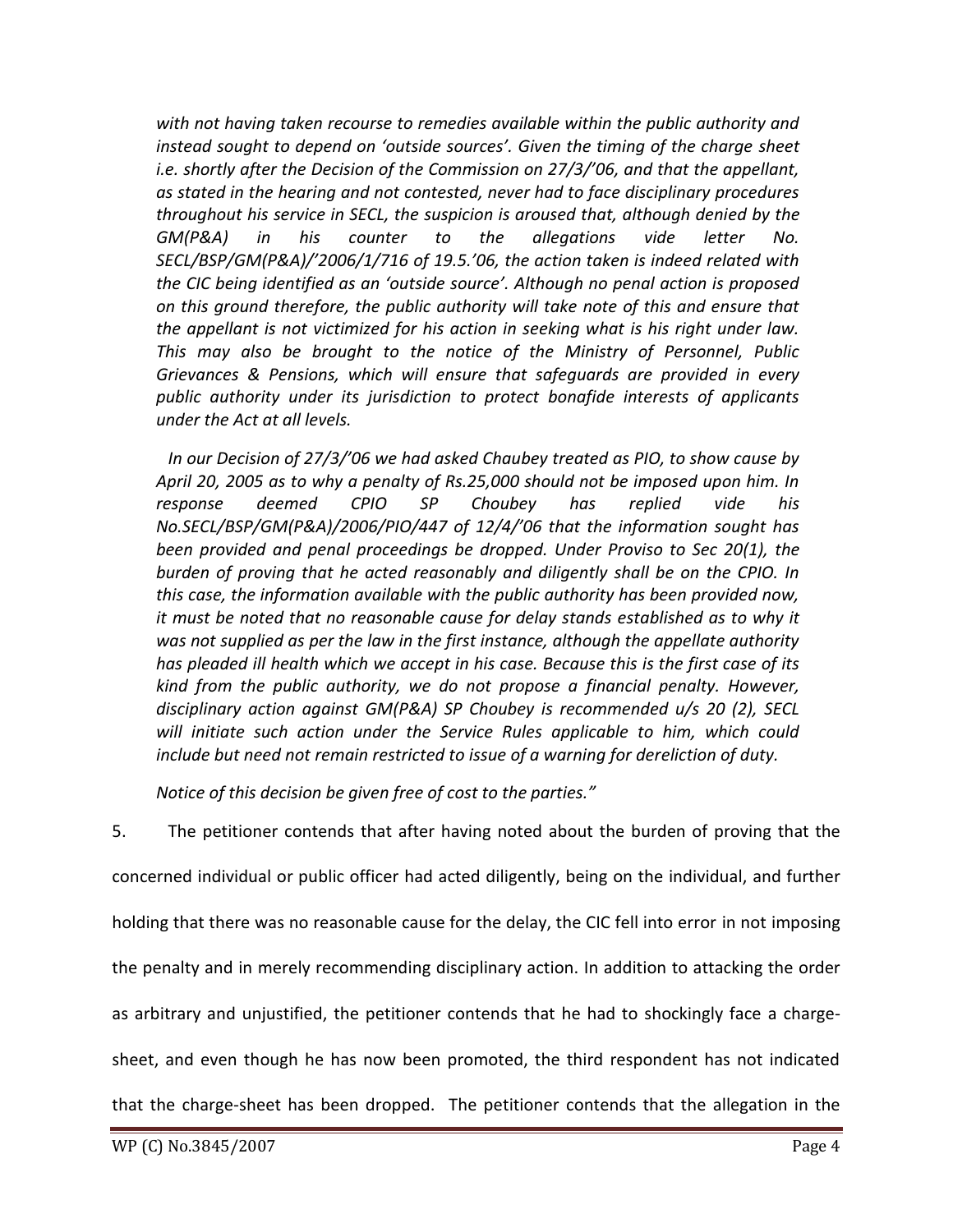charge sheet was his (the petitioner's) dereliction in filing an application, under the Act, and eliciting information outside of the organization's channels. It is submitted that this allegation, besides being unfounded, undermines the purpose of the Act, which does not require any individual or applicant to demonstrate *locus standi.* So long as information is in the form mandated, and is not exempted from disclosure, everyone has the right to access it, whether he is related to the organization holding the information or not.

6. The third respondent, in reply, and through its counsel, Ms. Yogmaya Agnihotri, contends that action recommended by the CIC was indeed taken and that departmental proceedings were initiated against the sixth respondent. In this regard it is stated as follows: -

| $''$ xxxxx                          | <b>XXXXX</b>                                                                                                                                                                                                                                                                                                                                                                                                                                                                                                                                                                                                                              | <b>XXXXX</b> |
|-------------------------------------|-------------------------------------------------------------------------------------------------------------------------------------------------------------------------------------------------------------------------------------------------------------------------------------------------------------------------------------------------------------------------------------------------------------------------------------------------------------------------------------------------------------------------------------------------------------------------------------------------------------------------------------------|--------------|
| XXIII)<br>respondent no.1 decision. | That the averments in paragraph 4 (XXIII) are denied and under reply it is<br>submitted that regarding the letter dated 14-11-2006 of respondent no.6 it is stated that he<br>has been held guilty for giving false information and accordingly has been served a<br>memorandum under CDA Rules of 1978 of CIL. Furthermore an Enquiry Officer has also been<br>appointed for holding an inquiry into the charges levelled against respondent no. 6 as per<br>the service rules/ conditions of CIL. Hence it is not at all true that SECL Management/<br>Ministry of Coal have not taking any action against respondent no.6 based on the |              |
|                                     |                                                                                                                                                                                                                                                                                                                                                                                                                                                                                                                                                                                                                                           |              |

*xxxxx xxxxx xxxxx"*

7. The third respondent has not questioned the order of the CIC. The sixth respondent who entered appearance, in the proceedings and filed a reply does not dispute the order. He too submits that disciplinary action has been initiated against him. It is submitted that in the overall conspectus of the facts, this Court should desist from making any adverse order since the departmental proceedings are pending, as any order would adversely impact upon his (the sixth respondent's) service records.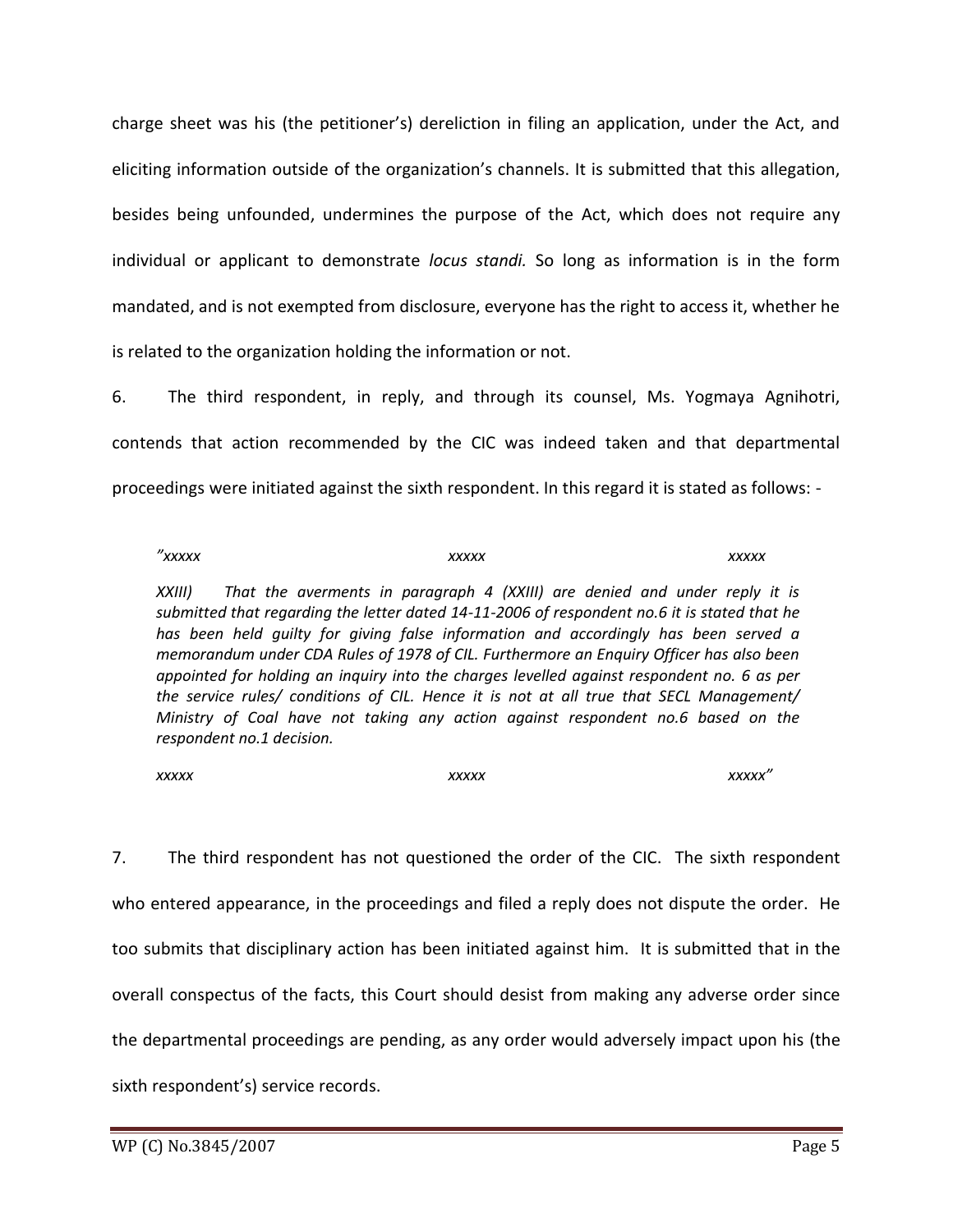8. The above discussion would show that though the petitioner had applied for information on 29.11.2005, he was made to wait and forced to file appeals to first appellate authority and later to the CIC. The internal processes, within the third respondent corporation, apparently were insensitive to the queries elicited and eventually after the CIC issued notice, did the third respondent furnish the information. It was in these circumstances that CIC issued notice to the PIO calling upon him why penal action should not be taken. That delay occurred, beyond the stipulated period in furnishing information is self evident. Both the orders dated 27.3.2006 and 29.5.2006 categorically record that there was delay. The only question, therefore, was whether after issuing notice and hearing the concerned deemed PIO - the sixth respondent, the CIC acted within its jurisdiction in not imposing the penalty of Rs.25,000/-.

9. Section 20, which is the provision enabling the CIC to impose penalty, reads as follows: -

*"20. Penalties.-(1) Where the Central Information Commission or the State Information Commission, as the case may be, at the time of deciding any complaint or appeal is of the opinion that the Central Public Information Officer or the State Public Information Officer, as the case may be, has, without any reasonable cause, refused to receive an application for information or has not furnished information within the time specified under sub-section (1) of section 7 or malafidely denied the request for information or knowingly given incorrect, incomplete or misleading information or destroyed information which was the subject of the request or obstructed in any manner in furnishing the information, it shall impose a penalty of two hundred and fifty rupees each day till application is received or information is furnished, so however, the total amount of such penalty shall not exceed twenty-five thousand rupees:*

*Provided that the Central Public Information Officer or the State Public Information Officer, as the case may be, shall be given a reasonable opportunity of being heard before any penalty is imposed on him:*

*Provided further that the burden of proving that he acted reasonably and diligently shall be on the Central Public Information Officer or the State Public Information Officer, as the case may be.*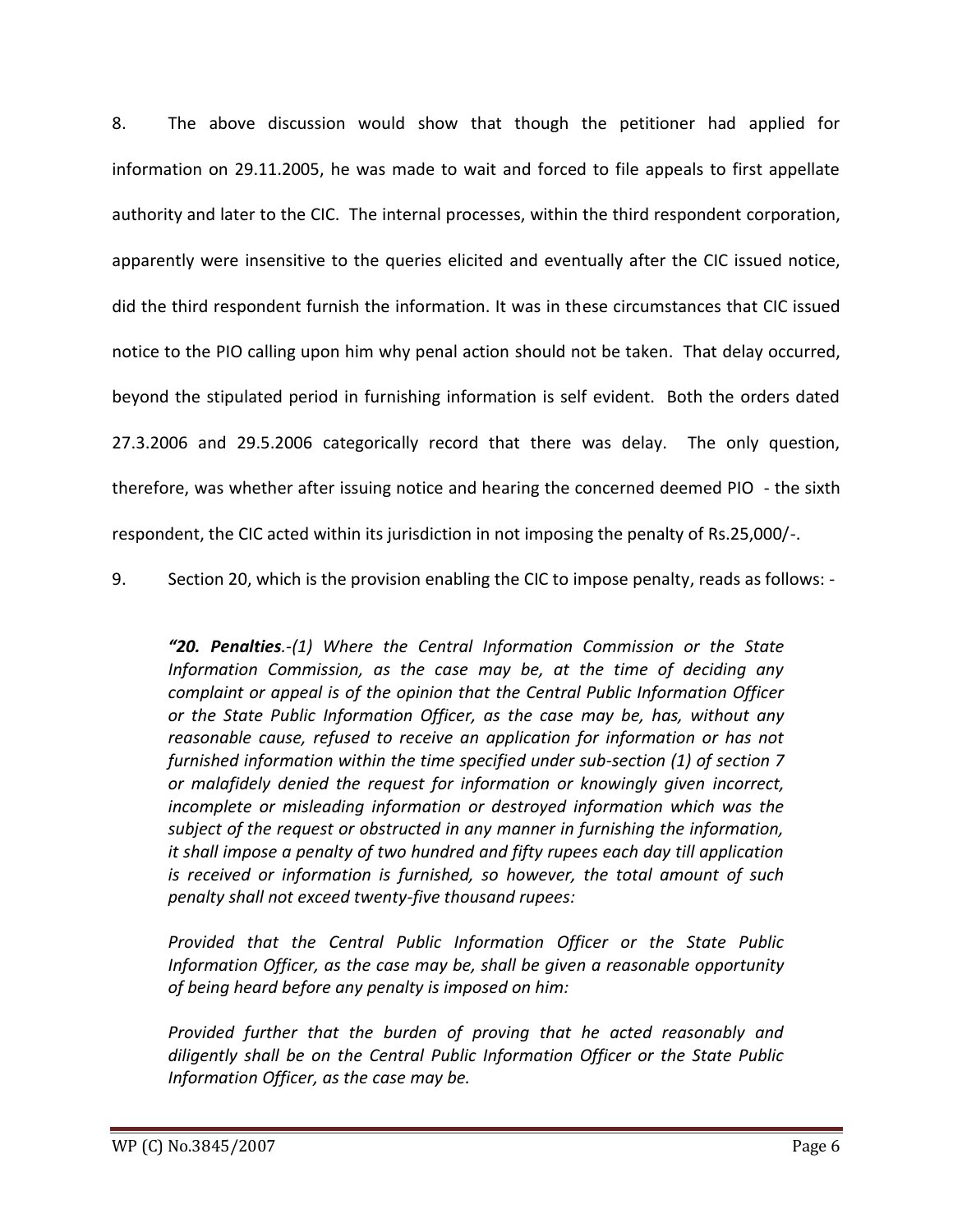*(2) Where the Central Information Commission or the State Information Commission, as the case may be, at the time of deciding any complaint or appeal is of the opinion that the Central Public Information Officer or the State Public Information Officer, as the case may be, has, without any reasonable cause and persistently, failed to receive an application for information or has not furnished information within the time specified under sub-section (1) of section 7 or malafidely denied the request for information or knowingly given incorrect, incomplete or misleading information or destroyed information which was the subject of the request or obstructed in any manner in furnishing the information, it shall recommend for disciplinary action against the Central Public Information Officer or the State Public Information Officer, as the case may be, under the service rules applicable to him."*

10. A close and textual reading of Section 20 itself reveals that there are three circumstances, whereby a penalty can be imposed i.e.

- (a) Refusal to receive an application for information;
- (b) Not furnishing information within the time specified; and
- (c) Denying mala fidely the request for information or knowingly given incorrect, incomplete or misleading information for destroying information that was the subject matter of the request.

Each of the conditions is prefaced by the infraction "without reasonable cause". The CIC in its second impugned order dated 29.5.2006 clearly recorded that the  $6<sup>th</sup>$  respondent did not furnish any reasonable cause for the delay and that this fact stood "established". It desisted from imposing the penalty which it was undoubtedly competent to under Section 20 (1). It, however, recommended that action should be taken against the concerned Public Information Officer i.e. the sixth respondent under Section 20 (2). That part of the order is not in dispute.

11. Now, it is a well established proposition that a Tribunal – as the CIC un-deniedly is - can be corrected in exercise of judicial review jurisdiction by the High Court, if it fails to exercise jurisdiction lawfully vested in it or acts beyond its jurisdiction, an expression that includes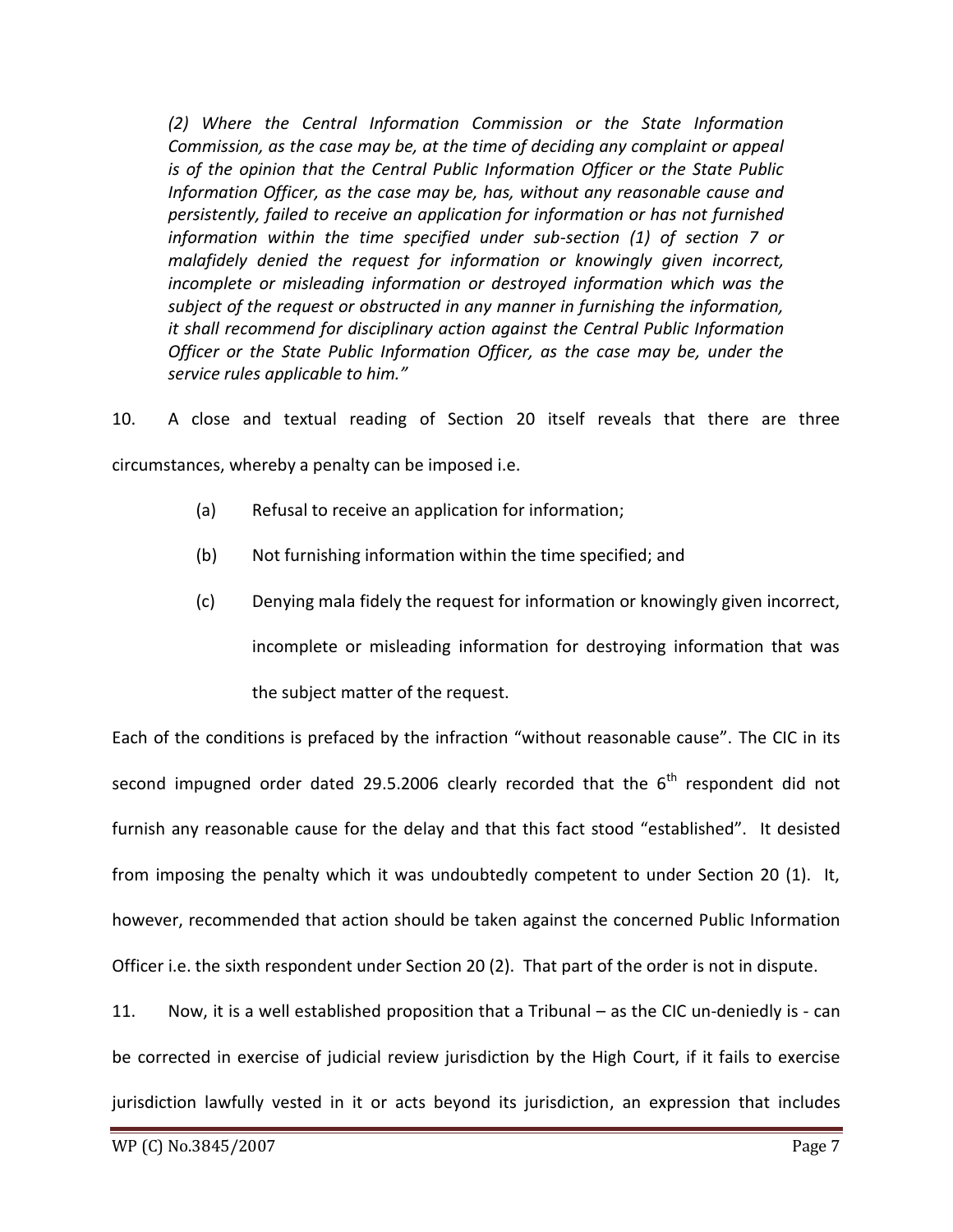acting contrary to the provisions of law, or established principles of law or the Constitution. This proposition has been in existence for half a century since *Hari Vishnu Kamat v. Ahmad Ishaque*  AIR 1955 SC 233, where the Supreme Court declared the parameters of judicial review against orders of quasi judicial bodies, and tribunals. These were explained in the later judgment, in *Surya Dev Rai v. Ram Chander Rai* 2003 (6) SCC 675, in the following terms:

*"....... the High Court was not justified in looking into the order of December 2, 1952, as an appellate court, though it would be justified in scrutinizing that order as if it was brought before it under Article 226 of the Constitution for issue of a writ of certiorari. The limit of the jurisdiction of the High Court in issuing writs of certiorari was considered by this Court in Hari Vishnu Kamath v. Ahmad Ishaque 1955-IS 1104 : ((S) AIR 1955 SC 233) and the following four proposition were laid down :-*

*"(1) Certiorari will be issued for correcting errors of jurisdiction;* 

*(2) Certiorari will also be issued when the Court or Tribunal acts illegally in the exercise of its undoubted jurisdiction, as when it decides without giving an opportunity to the parties to be heard, or violates the principles of natural justice;* 

*(3) The court issuing a writ of certiorari acts in exercise of a supervisory and not appellate jurisdiction. Once consequence of this is that the court will not review findings of fact reached by the inferior court or tribunal, even if they be erroneous.* 

*(4) An error in the decision or determination itself may also be amenable to a writ of certiorari if it is a manifest error apparent on the face of the proceedings, e.g., when it is based on clear ignorance or disregard of the provisions of law. In other words, it is a patent error which can be corrected by certiorari but not a mere wrong decision."* 

12. The Court while considering a complaint about the Tribunal infracting its bounds has to

be alive to the fact that primary discretion in such cases is with the statutory Tribunal. At the

same time, once it is established that the Tribunal, for no apparent reason, either exceeded its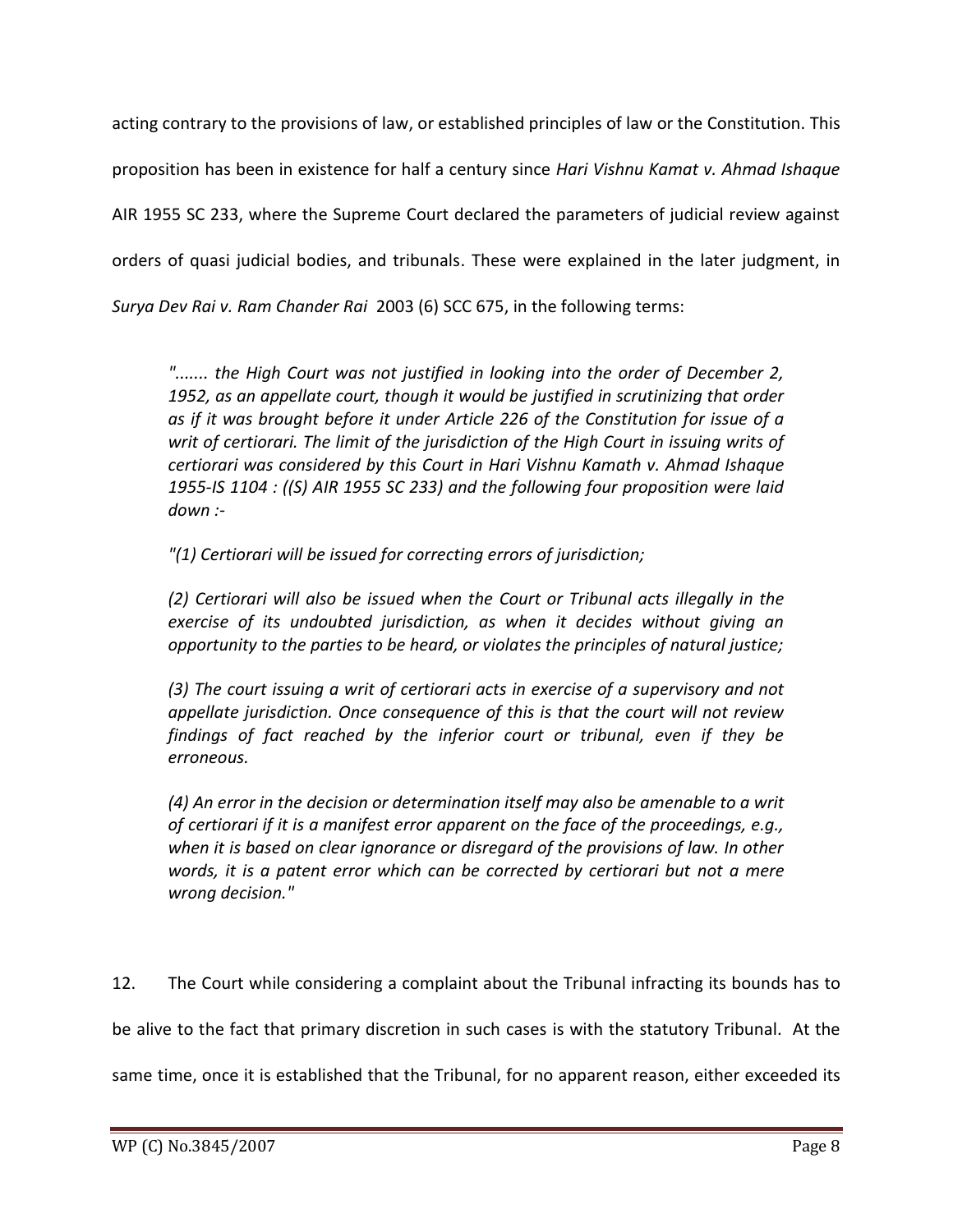jurisdiction or failed to exercise jurisdiction lawfully vested in it, the High Court would be justified in interfering with its orders.

13. In this case, order dated 29.5.2006 as well as the previous order of 27.3.2006 establishes that the information sought was furnished after CIC issued its orders. Moreover, shockingly, the petitioner was issued with charge-sheet  $-$  a fact borne from the order dated 29.5.2007, for "not having taken recourse to the remedies available within the public authority". In other words, the petitioner was sought to be proceeded against departmentally for the sin of approaching the PIO under the RTI Act, - a right guaranteed to him in law. In such cases, it is cold comfort for a litigant – such as the petitioner/applicant – who was driven to seek information, to approach the CIC, at Delhi, to be told that the erring official would be proceeded with departmentally especially after recording that the lapse i.e. the delay or even the unreasonableness of withholding of information was unjustified. The petitioner in effect was doubly deprived – in the first instance, of the information which was sought for, and secondly, he was exposed to an unjustified threat of enquiry. In these circumstances, even though the CIC recommended disciplinary action under Section 20 (2), its denial of any penalty order under Section 20, in the considered opinion of this Court, cannot be upheld.

14. As far as the sixth respondent's contention regarding possible prejudice in his departmental enquiry is concerned, this Court feels that an order under Section 20 would not in any manner come in the way of his defenses, lawfully available to him in such proceedings. The sixth respondent is not denying the findings recorded in the order dated 29.5.2006; in fact he has not even challenged it. The court cannot be unmindful of the circumstances under which the Act was framed, and brought into force. It seeks to foster an "openness culture" among